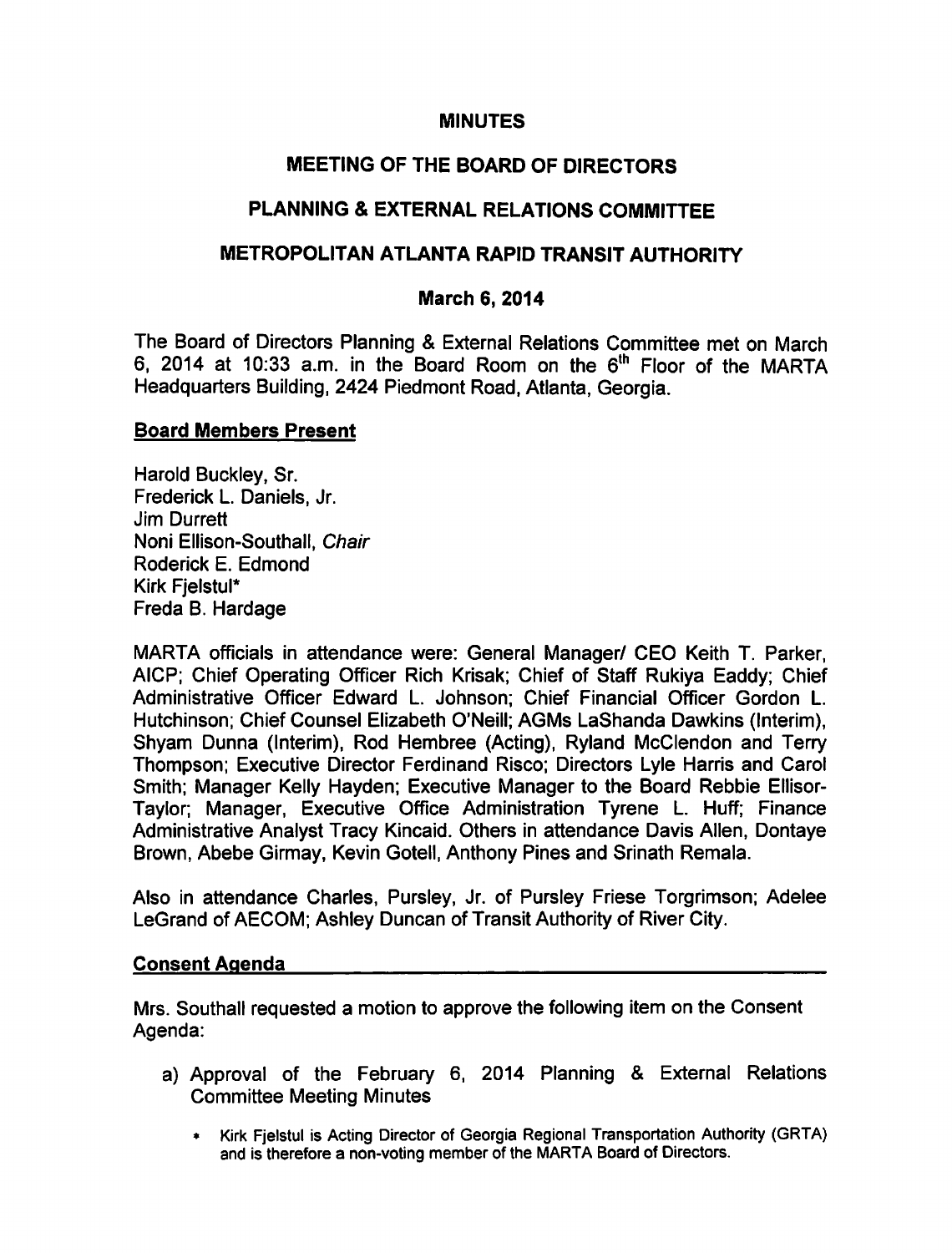On motion by Mr. Buckley seconded by Mr. Durrett, the minutes were unanimously approved by a vote of 6 to 0, with  $6*$  members present.

### Individual Agenda

### Resolution Authorizing the Service Modifications for May 17. 2014

Mr. Hayden presented this resolution for Board of Directors' approval authorizing the General Manager/CEO or his delegate to implement bus and rail service modifications for May 17, 2014.

The service modifications involve the return to previous routing for 5 of 7 routes (1-Centennial Olympic Park/Coronet Way; 3-MLK Dr./Aubum Ave.; 16-Noble; 110-Peachtree St. (The Peach); 155-Windsor St./Lakewood Ave) which had been detoured due to construction of the Atlanta Streetcar. The remaining two routes (99-Boulevard/Monroe Dr.; 186-Rainbow Dr./South DeKalb) improved ridership on the detour route versus the pre-detour route thus the detour route will become the regular route. There will be no reduction or additional costs as these changes will be absorbed into the existing costs. Additionally, the modifications will include the following re-routes:

- Route 148-Medical Center/Riveredge Pkwy due to traffic on I-285
- 67-West End/Dixie Hills to extend service per resident's requests between Tiger Flowers Dr. and Joseph E. Boone Blvd., NW on Anderson Ave., NW

### Frequency Modifications

- Improve the service frequency (headway) during the peak on 14 routes  $\bullet$ most weekday improvements are completed without additional vehicle requirements while weekend improvements generally require additional vehicles
- Adjust running time on 11 routes to improve on-time performance
- Reduce the service frequency (headway) on 4 routes due to lower ridership and poor on-time performance
- Improve the service frequency (headway) on 4 rail lines with the ultimate  $\bullet$ goal of service every 10 minutes per line (every 5 minutes on combined segments of each corridor) during peak hours subject to manpower availability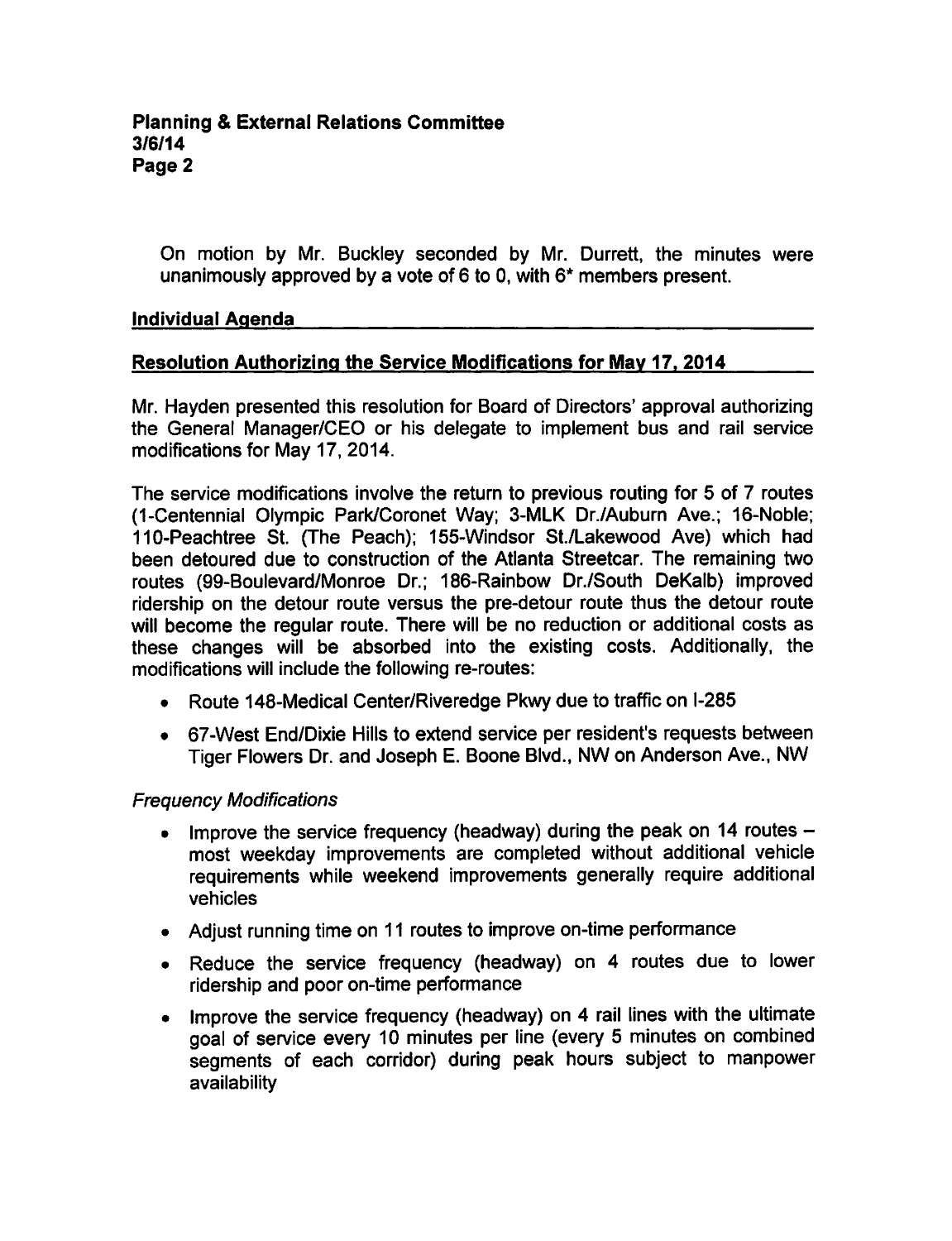On motion by Mr. Durrett seconded by Dr. Edmond, the minutes were unanimously approved by a vote of 6 to 0, with  $6*$  members present.

Mr. Daniels asked what changes were made to Route 186 to increase ridership.

Mr. Hayden said the detour that was set up to accommodate construction of the Atlanta Streetcar seemed to better align to the people's needs.

Mr. Daniels asked about rail frequency on the East/West lines.

Mr. Hayden said the lines will have a five minute frequency during peak hours.

Mr. Daniels asked about service during special events.

Mr. Hayden said during special events, particularly on the weekend, MARTA will provide peak service time.

#### Briefing - Status of Action Plan to Decrease Fare Evasion

Ms. Smith briefed the Committee on Status of Action Plan to Decrease Fare Evasion.

In June 2013, the Office of Research and Analysis briefed the Board on the results of two fare evasion studies completed during FY12 and FY13 which reported a Rail overall fare evasion rate of 1.8% and a Bus overall fare evasion rate of 6.6%  $-$  an estimated \$3.5M loss in revenue for FY13. In August, a task force was established to create initiatives to curb fare evasion throughout the system.

The task force has identified problem areas of concern and has begun the planning and implementation of initiatives designed to curb revenue loss.

#### Fare Evasion Action Plan

- Piggybacking & Gate Manipulation
	- Customer/Employee education campaign
	- "Ride with Respect" enforcement blitz
	- $\circ$  Investigate feasibility of technology upgrades
- Emergency Transfer Abuse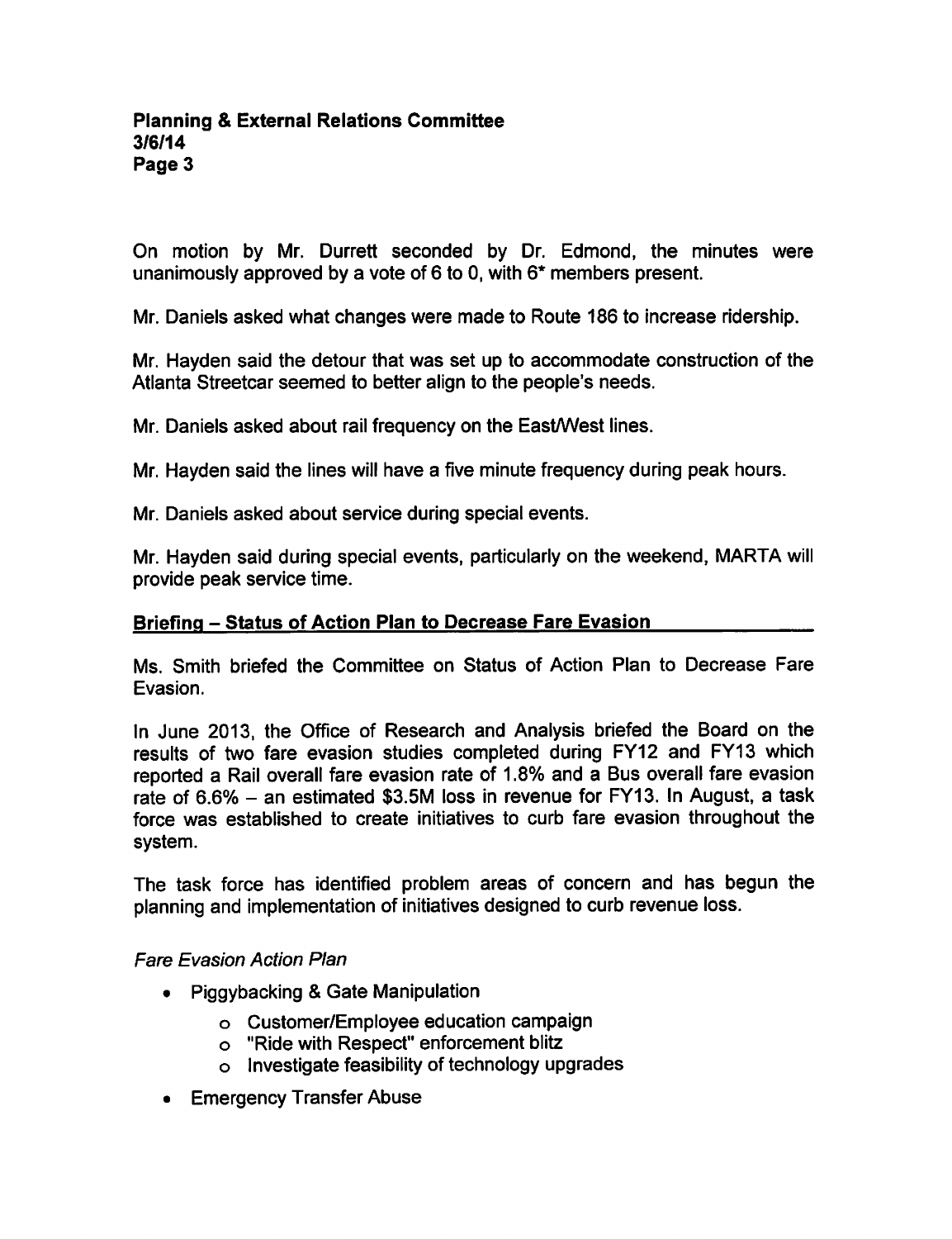#### Planning External Relations Committee 3/6/14 Page 4

- Updated emergency transfer forms
- o Investigating electronic transfers issued from farebox
- Entering Bus when Operator Is Not Present
	- Bus doors scheduled to be closed May 2014
	- Occur only at end of line layovers on unmanned vehicles
- Entering/Exiting through Emergency Gates
- New signs posted with stronger verbiage
	- Customer/Employee education campaign
	- "Ride with Respect" enforcement blitz
- Discount Fare Card Abuse
	- o Increased card replacement fees to \$5
	- Auditing card use
	- Notify holders of confiscated cards
- Employee Fare Card Procedural Changes
	- Purging database of invalid employee, retiree and contractor cards
	- Auditing employee cards

### Next Steps

- Request permission from Legislature to collect fines for criminal behavior including fare evasion
- Inform Board on implementation of public campaigns
- Periodically report the status of the Fare Evasion program  $\bullet$

Mr. Daniels asked about the stations with the highest fare evasion rates.

Ms. Smith said the study found that the stations with the lowest ridership tend to have the highest fare evasion rate.

Mr. Daniels said he would like to see actual numbers rather than percentages.

Ms. Smith said that information can be provided to the Board.

Mr. Daniels asked how helpful is video surveillance.